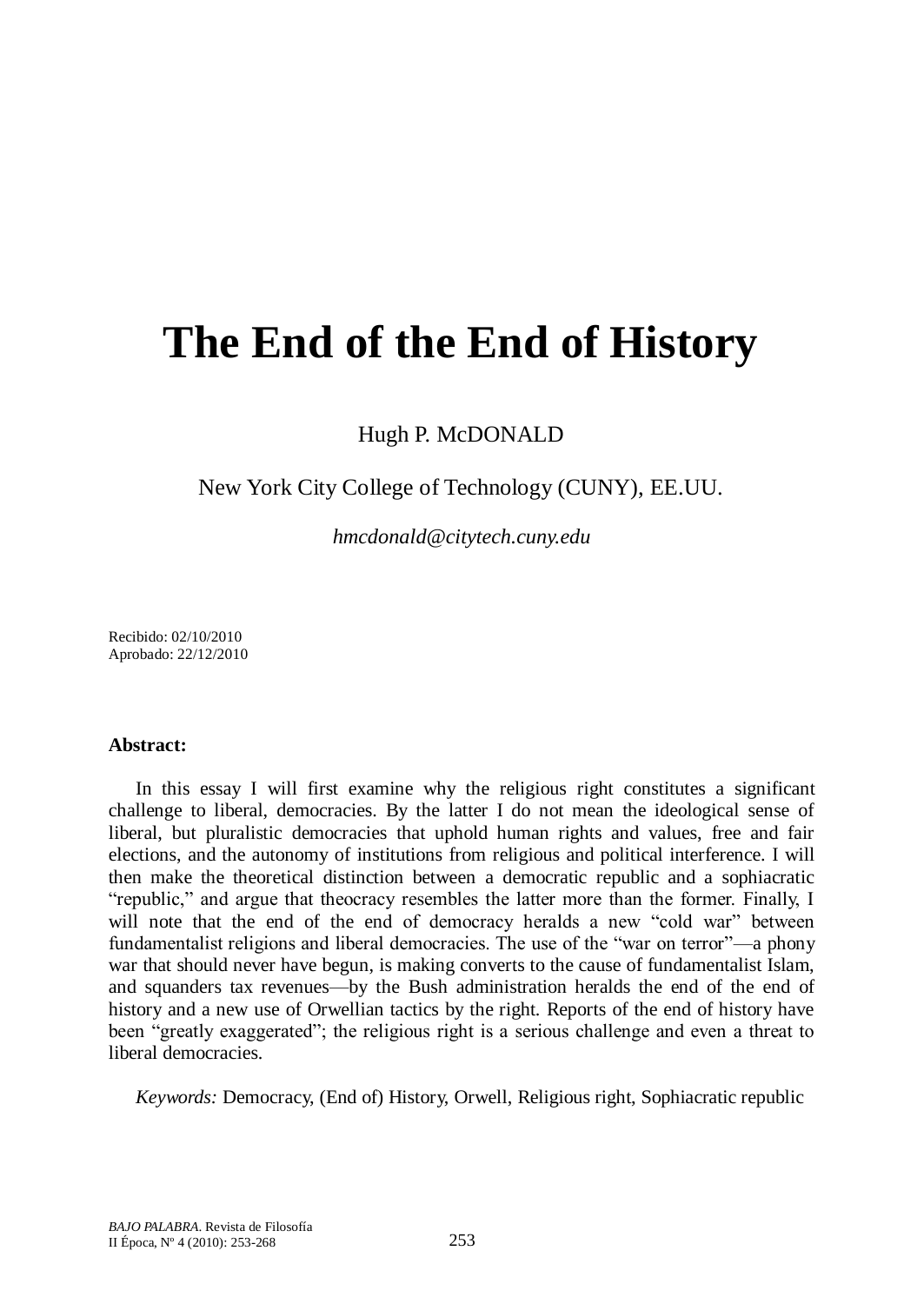## **Resumen:**

En el presente ensayo, examinaré primeramente por qué las posiciones políticas de derecha de base religiosa constituyen un importante problema para las democracias liberales. Con este último término no me refiero al liberalismo como ideología política, sino a las democracias pluralistas que defienden los derechos y valores humanos, los procesos electorales libres y transparentes, y la autonomía de las instituciones con respecto a las injerencias por parte de instancias económicas y religiosas. Seguidamente, plantearé una distinción entre una república democrática y una "república" sofiacrática, arguyendo que la teocracia se asemeja más a la segunda que a la primera. Finalmente, haré notar que el final del final de la democracia anuncia una nueva "guerra fría" entre fundamentalismos religiosos y democracias liberales. El uso de la "guerra contra el terror" – una guerra falaz, que nunca debió haber siquiera comenzado, y que fomenta el aumento del número de partidarios del fundamentalismo islamista, además del despilfarro de los fondos públicos procedentes de los impuestos – por parte de la administración Bush anuncia el final del final de la historia, y el inicio del uso de tácticas dignas de Orwell por parte de la derecha. Las proclamas del final de la historia han sido "enormemente exageradas"; la derecha religiosa constituye un serio problema, e incluso una amenaza, para las democracias liberales.

*Palabras Clave*: Democracia, (fin de la) historia, Orwell, derecha religiosa, república sofiacrática.

**I.** At the end of the Cold War, an employee in the State Department, borrowing a page from Hegel, stated that the "end of history" has been reached. Fukuyama's well-known book argued that the end of the Cold War has decided the issue between communism and capitalism, between rule by the Communist Party and liberal, bourgeois democracy<sup>1</sup>. The reason, he thought, is that there was no competitor to liberal democracy left after the Cold  $\text{War}^2$ 

As the disaster of the World Trade Center has shown, fundamentalist religion has arisen as an "antithesis" to this absolute and final political "synthesis." However, I will argue that this challenge is not confined to the Islamic world. Fundamentalist religious parties and their allies are on the march in several different countries with different religious cultures, including India, Iran, Israel, and even the U.S. In India the BG party, which is openly pro-Hindu, won a majority and formed a government before its recent defeat. It remains one of the largest parties in India and its bellicose rhetoric brought the country to the verge of a nuclear war with Pakistan. In Israel, the Likud Party is composed of many factions among which a religious segment forms a prominent and powerful bloc. Moreover, the two openly religious parties in Israel often form the balance of power in the Knesset, the Israeli parliament, between Labor and Likud, and use this power as leverage to win concessions or influence policy. In the U.S., the "social conservatives" form the backbone of the Republican Party and often dictate its policies. But it is above all in Iran, where the mullahs rule with an iron fist, that the features of religious "republics" are most clearly exhibited.

<sup>&</sup>lt;sup>1</sup> I am indebted to Dr. David Díaz Soto for many helpful comments and suggested corrections of an original draft of this article.

<sup>2</sup> Fukuyama, F., *The End of History and the Last Man*, New York: Free Press, 1992.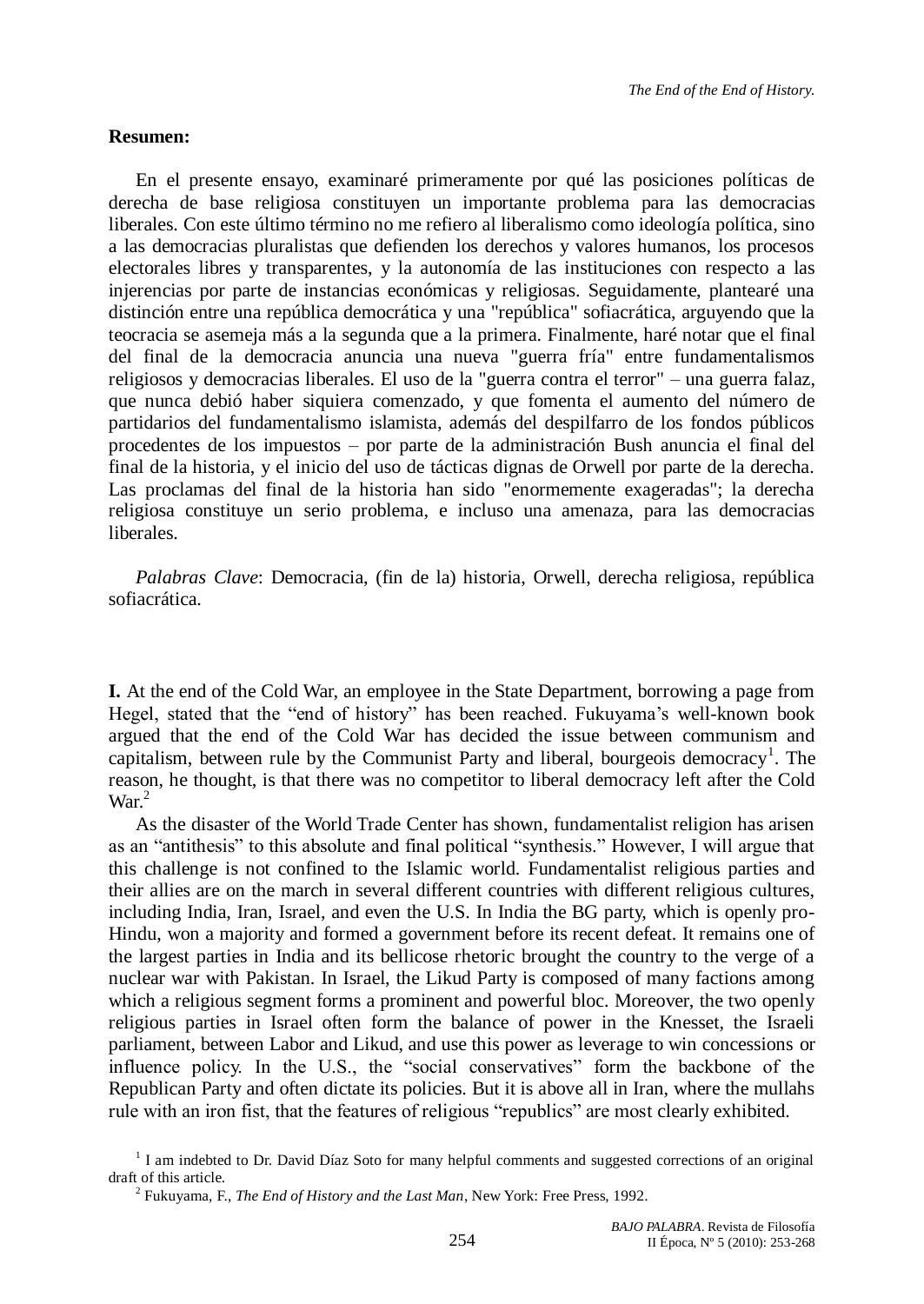#### *Hugh P. McDONALD*

Organized religions and liberal democracy were allied during the cold war in the face of a common foe. But the alliance of the Roman Catholic Church and the fascists during the Spanish Civil War should alert us to the fact that the Church did not view democracy as its ideal. The Church also viewed fascism as more of a "bulwark" against "godless Stalinist communism" than Western democracy<sup>3</sup>. Now that communism is waning, the differences between hierarchical religions and progressive democracies may lead to an open breach.

Most Christian Churches are organized as hierarchies, not democracies, particularly the Roman Catholic and the Orthodox churches. While Vatican II introduced some reforms, including some say for bishops and cardinals from a variety of cultures, ultimate power remains in the hands of the pope and is transmitted through a world-wide bureaucracy with layers of power, from cardinals to deacons. Laymen have little say in either the doctrine or workings of the Church. This hierarchical form of organization is not confined to Roman Catholics, since the Orthodox Church, Anglicans, Methodists, and other denominations have similar forms of organization, although there is usually more input and power in the hands of non-clerics in many Protestant denominations. The point is that the very organization of some religions is more akin to monarchy or aristocracy than representative government.

The separation of Church and State that characterizes many modern democracies is not a universally revered value. On the contrary, in theocracies the political ruler is often a religious head as well. In England, the monarch has such a double role as political and religious head of the country, and this used to be an office of the Tsar of Russia and several other European sovereigns, as well. Many of the monarchical forms of rule in classical Islam, notably the Caliph of Baghdad, combined the political and religious roles and heads of state were also religious leaders. However, these kinds are not the only forms of government that combine the religious and political roles in one leader. The pope was also a political leader in the not so distant past, when he reigned over the Papal States of Italy, which were later liberated during the Risorgimento. Pope Pius IX refused to have anything to do with the new Italian government and actively conspired to provoke its downfall. Another example of a theocracy, and one much older than that of Iran, was in Tibet before the Maoist Revolution. Because of the charisma of the Dalai Lama to some Westerners, the fact that Buddhist monks ruled Tibet is often overlooked.

Islam split early in its history between the Shia and the Sunni majority. In the former, the predominant sect in Iran and Iraq, clerical mullahs play a leading role in the life of society. When the revolt against the Shah succeeded in the late seventies, he was not replaced by a secular or pluralistic democracy. One cleric, the Ayatollah Khoumeini, attained supreme authority, and his followers, in a brief civil war, turned on their erstwhile allies on the left and killed, jailed or exiled thousands of the regime's opponents. Khoumeini declared that he would give Iran an "Islamic Republic," which in fact meant that the Shia clerics have a veto power over any laws passed by the Iranian parliament. The supreme Ayatollah decides if policies are compatible with the Shia interpretation of the Islamic code of law, and he can undo the consensus of the legislature. Recently, the Grand Ayatollah refused to allow certain democratic reforms and he and other clerics disenfranchised reform politicians from running for elections. Since the Quran is the ultimate source for the law in an "Islamic Republic," the harsh punishments contained in the former are currently practiced in Iran, including stoning as a punishment for adultery.

<sup>3</sup> A recent study of these events by a former priest is James Carroll's *Constantine's Sword, The Church and the Jews, A History*, New York: Houghton Mifflin, 2001.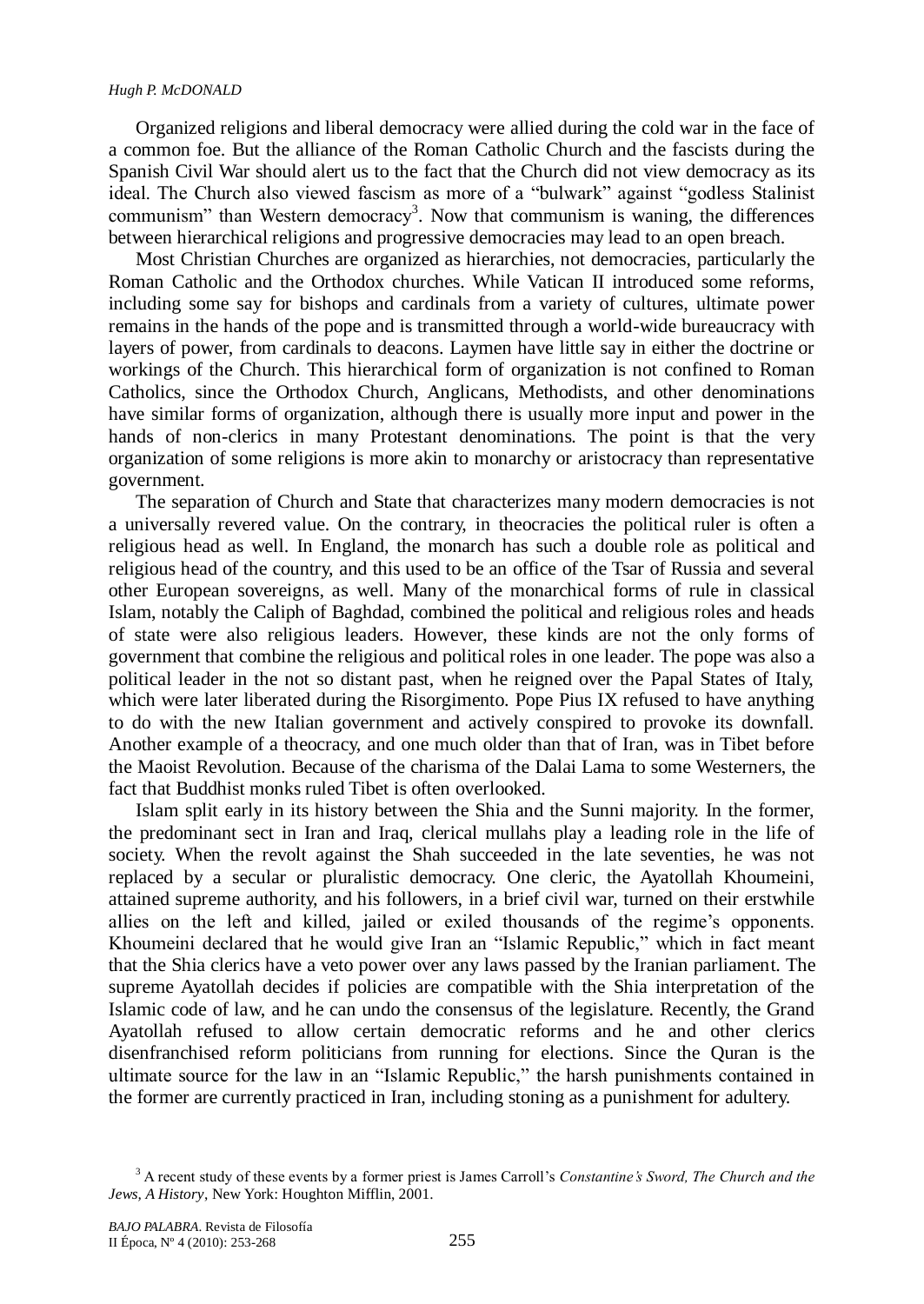The late Rabbi Meir Kahane remarked that the Bible does not talk about democracy. He is right. The notion and practice of democracy was Greek; republicanism is Roman. Moreover, Christians and Muslims look to the Old Testament for guidance on many issues and the political life of the Old Testament is not a democracy. Democratic and progressive values are viewed as a threat to traditional religions and to the way of life they entail.

The religious way of life is totalistic in the sense that there is a religious reason and meaning given to all daily practices; a religious interpretation put on all events. Just as political totalitarianism interpreted all of life in political terms, so extremely religious ways of life do so in religious terms. I am not claiming that these religions are totalitarian in the political sense, but that they involve totalistic belief systems not unlike political ideologies. Indeed, several students of totalitarianism have seen the connection between strong religious belief and fanatic political ideologues. Eric Hoffer described the latter as "true believers<sup>"4</sup>

Since the way of life involved is total there is room for totalistic ways of thinking. In Afghanistan, the Taliban wanted to return to a strict form of Islam that involved setting back the clock and a reversal of all the institutions and customs of secular society. U.S. fundamentalists are also tempted to think in such terms; this is the meaning of Pat Buchanan's notion of "culture war." One total way of life and of looking at the world is "at war" with another in this view, the view of the fundamentalists, and therefore of the religious fanatics, who feel threatened by a world that would make them irrelevant. The secular world is quite happily materialistic and does not seem to need religion or have any use for the faith-based meaning put on daily life and events. Indeed, the young of both Iran and the U.S. prefer MTV to religious practices.

Some fundamentalist movements invoke religion as a basis for violence. Violence justified by religion is an old story. As Solzhenitsyn noted, a religious belief fortified the wills of the Inquisitors, who used torture to extract confessions.<sup>5</sup> The witchcraft trials throughout Europe provide another example; hundreds of victims, both Catholic and Protestant were burned at the stake for the crime of "witchcraft" or for deviating from the "one true faith" during the Inquisition. But a more distant religious inspired event is perhaps more important in this context: the Crusades. It was the religious leadership of medieval Europe that called for a war to liberate the "Holy Land." Modern Islam has not forgotten what they considered an invasion by soldiers representing a hostile religion, and Al Qaeda has openly compared U.S. soldiers to crusaders. However, it should be noted that Islam was spread as much by the sword as by the word, and captured modern Palestine, northern Africa and other areas from the Byzantine Empire through war, even occupying much of the Iberian Peninsula.<sup>6</sup> Meanwhile, George W. Bush declared that his decision to invade Iraq has divine "approval."<sup>7</sup>

There are many other countries where fundamentalists have attempted to impose religious laws on the whole society, notably in the Sudan and Nigeria. In the former, the Islamists in the north tried to impose the Islamic code on Christians and animists in the south. This attempt hampered efforts to broker a peace deal in one of the longest civil wars in Africa. In northern Nigeria, which is predominantly Muslim but religiously mixed,

<sup>4</sup> Eric Hoffer, *The True Believer*, N.Y.: Harper, 1951

<sup>5</sup> Solzhenitsyn, Aleksandr Isaevich *The Gulag Archipelago, 1918-1956: an experiment in literary investigation*, trans. Thomas P. Whitney and Harry Willetts; New York : Harper & Row, 1985.

<sup>6</sup> Lapidus, Ira M., *A History of Islamic Societies* , 2nd Ed. Cambridge Univ. Press, 2002. Cf. Gabrieli, Francesco, *The Arabs: A Compact History*, trans. by Salvator Attanasio, Greenwood Publ. Group, 1981.

<sup>&</sup>lt;sup>7</sup> See Suskind, Ron, "Faith, Certainty and the Presidency of George W. Bush," New York Times, 17/10/04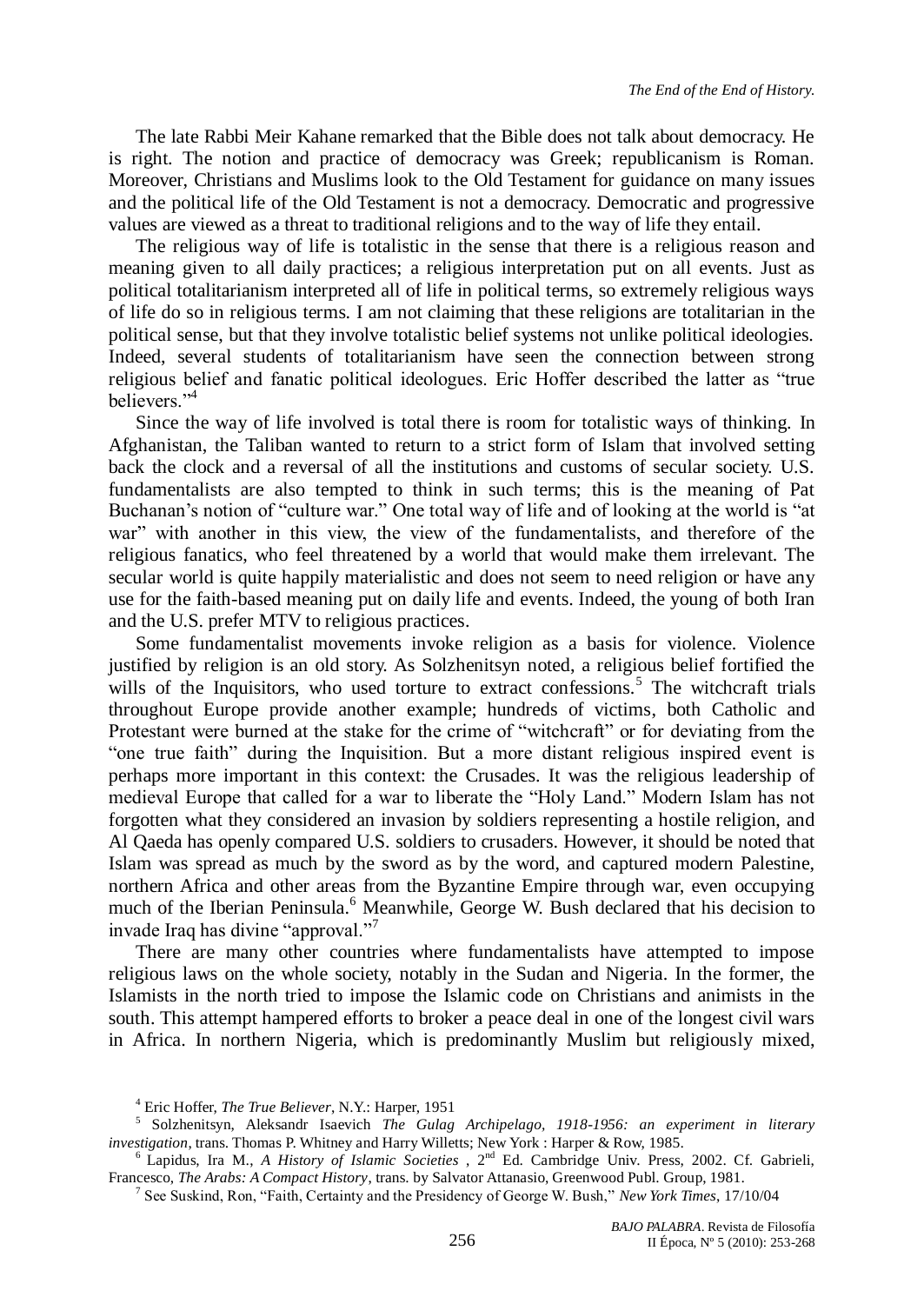violence also occurred, as a result of the effort by fundamentalists to impose Islamic law on the non-Muslim minority. Last but not least is the effort by fundamentalists in the U.S. to castrate sex education, teach "creationism" in public schools, reverse Roe vs. Wade and impose other fundamentalist "values" on the majority<sup>8</sup>.

The aims of the fundamentalists are not democratic. The paradigm case is in Algeria, where in an odd paradox, the army had to void an election to save democracy. It was apparent that the fundamentalist religious party had won; they promised, Nazi-like, to abolish elections if they came to power. They used the election to try to impose a fundamentalist regime. The army had to use anti-democratic tactics to save democracy. The same paradox faces democratic forces in many countries, e.g. in Turkey, where the army forced fundamentalists to remove Islamic clothing in the Parliament.

The point is that there is a potential risk of civil war in many "democracies", pitting modernists against fundamentalists. I say this because the fundamentalists have proven willing to use violence to get their way where the ballot has not proven effective for helping them to accomplish their ends. Al Qaeda has launched secession movements in the Phillipines and other countries with Islamic minorities. Fanatic rabbis have encouraged the assassination of Prime Minister Sharon. In the U.S., anti-abortion extremists have killed doctors and other health care professionals. However, even where they do not resort to violence, these fanatics, fundamentalists and extremists constitute a threat to democratic and pluralist values.

Another challenge is sheer numbers. Biblical injunctions to "increase and multiply" are taken seriously by fundamentalists, and they are increasing their number faster than more secular citizens who are environmentally conscious of the effects of overpopulation. This fact is also a threat to the reduction of human impact on the environment. If such trends continue, fundamentalists may outbreed their opponents. It is clear that they care little about environmental issues, since their transcendent orientation denies the ultimate value of the world. Their focus is on the next world, and some extremists have contended that if destruction of the environment leads to the end of the world, it may be a good thing from a religious point of view, ushering in Armageddon<sup>9</sup>. Indeed, the Bush administration has been the most anti-environmental in recent history. By increasing their numbers faster than their opponents, fundamentalists may constitute the majority in many countries in the future. They would not need to shoot their way to power.

Technical progress is neither value-free nor universally revered. Liberalism as technical progress (whose formula is the widespread belief that "the underlying causes of social unrest are poverty, industry will alleviate this") should have received a rude awakening in Iran. Secular liberals assume that all underlying causes of discontent are economic and that technical progress will ultimately solve many or most of the economic problems of the Third World.<sup>10</sup> Instead, the underlying causes of the appeal of fundamentalist religions were ignored in the West and Iran was treated as a pariah state. Religion provides hope in desperate times for the dispossessed, which is why Hezbollah is centered in the Palestinian refugee camps. Liberals have forgotten the nationalist challenge to this dream from just a short while ago. Wealth did not prevent nationalism from bubbling to the surface in the former Yugoslavia and tearing the country apart.

<sup>&</sup>lt;sup>8</sup> We should not forget that in the recent U.S. election the 22% or so who claimed that their priorities in voting were "moral values" are a distinct minority, despite their muscle flexing.

<sup>&</sup>lt;sup>9</sup> Google the "rapture and end times" for literally hundreds of articles on this topic.

<sup>&</sup>lt;sup>10</sup> See for example, Weinberg, Alvin, "Can Technology Replace Social Engineering?" from University of Chicago Magazine, 59 (Oct. 1966) pp. 6-10, for the notion of "the Technological Fix."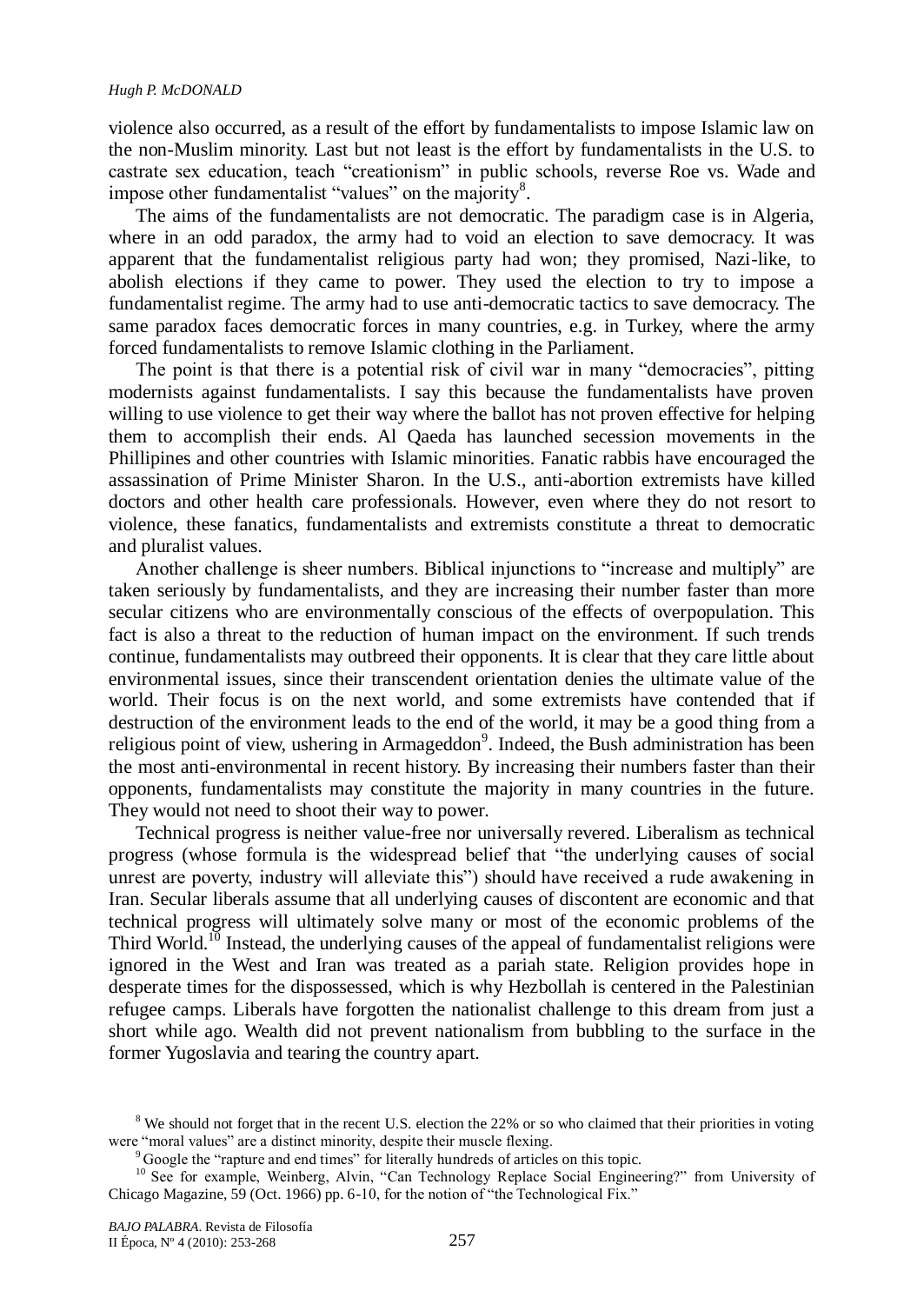Other values ignored by modern, secular, liberal ideology may predominate in men's hearts — notably religion<sup>11</sup>. Among other needs of human beings that technical progress does not address, it certainly does not fulfill the spiritual needs of humans. I am not criticizing religion here. The relations between church and state will always be a matter of tension. While liberals may be aghast at the teaching of creationism in schools, they are more supportive of figures like the Rev. Dr. Martin Luther King Jr., whose use of religion for progressive purposes made him an ally of the left. While the role of religion in a plural, democratic society may be problematic, its influence is undeniable.

**II.** Theocracy is the rule of clerics, in which they interpret the will of God as the basis for law and government. Theocrats do not want power within a democracy. Ultimately they want to replace democracy. Fundamentalist religion is hierarchical in conception and often in structure,<sup>12</sup> not democratic or equalitarian: God is at the apex as the source of the world.<sup>13</sup> The religion is interpreted as an exclusive creed and no alternative readings of it are allowed. The model here, following a God-centered perspective, is hierarchical, not equalitarian. A hierarchy constitutes a vertical form of authority, with an independent religion or "Church" ruling over both the government and the society with a vertical chain of command. Law is based on religious texts, scriptures or interpretations. This model can be seen in the recent regime in Afghanistan, in which an extreme reading of Islamic law was imposed. Women were not allowed to hold jobs, go out in public without a male relative, or vote, and endured many other restrictions. However, anyone who thinks that such views are confined to Islam should study the pronouncements of Pat Robertson, the fundamentalist Republican Presidential candidate, who wants to turn the U.S. into a "Christian" republic.

Moreover, theocracy is sophiacratic.<sup>14</sup> "Under God" is not direct divine rule but his commands as interpreted by clerics: "theologian-kings," whose model is the Platonic Republic, in which the "wise" ruled. Theocracy is a form of sophiacracy, since the literate function of the clerics is to interpret the sacred texts and articulate a uniting creed<sup>15</sup> In the perspective of the clerics, only they are wise enough, and learned enough in the sacred text and commentaries, to grasp the correct intent of the text and judge its correct application. The clerics represent one faction within the intellectual category, that is, the minority within society with an intellectual role, especially in those "religions of the book" that value literacy.<sup>16</sup> The sophiacratic claim to a "republic" is that they "represent" the will of God, the

 $11$  Cf. the phrase the "culture" of poverty, i.e. that there is a distinct culture among the poor.

<sup>12</sup> While Islam is not always officially hierarchical in structure, the imams, or learned men in the congregation have a social prestige above others in the community. Islam historically produced semi-theocracies politically, in that Islamic law was supreme. The Islamists wish to impose this model on modern societies, sometimes with direct (Iran) or indirect (Saudi Arabia) rule by the clerics. I am indebted to Dr. David Soto for suggestions with respect to clarifying this point.

<sup>13</sup> Cf. the U.S. Declaration of Independence, which claimed divine origin for the Enlightenment values of equality, life, liberty, and the pursuit of happiness. God is the source of rights and higher in authority than any government or secular ruler.

<sup>14</sup> For an extensive discussion of sophiacracy, see McDonald, Hugh P., Political Philosophy and Ideology: A Critique of Political Essentialism, Lanham, MD, University Press of America, 1997.

<sup>15</sup> For an example of religiously influenced public standards see Peden, Joseph R. and Glahe, Fred R., eds., The American Family and the State., San Francisco, Calif.: Pacific Research Institute for Public Policy, 1986, ch. 4.

 $<sup>16</sup>$  Briefly, the generic intellectual factions are: (1) Clerics, the religious officials, especially in those "religions"</sup> of the book‖ where literacy is valued, the Judeo-Christian-Islamic tradition. (2) A second group consists in unattached intellectuals who correspond to a categorical division of religious and intellectual functions. This group arose in rebellion against clerics during the Enlightenment —professional teachers, journalists, pamphleteers and other non-clerical intellectuals. As a result, they tend to have political interests, if not leanings. Subgroups of (2)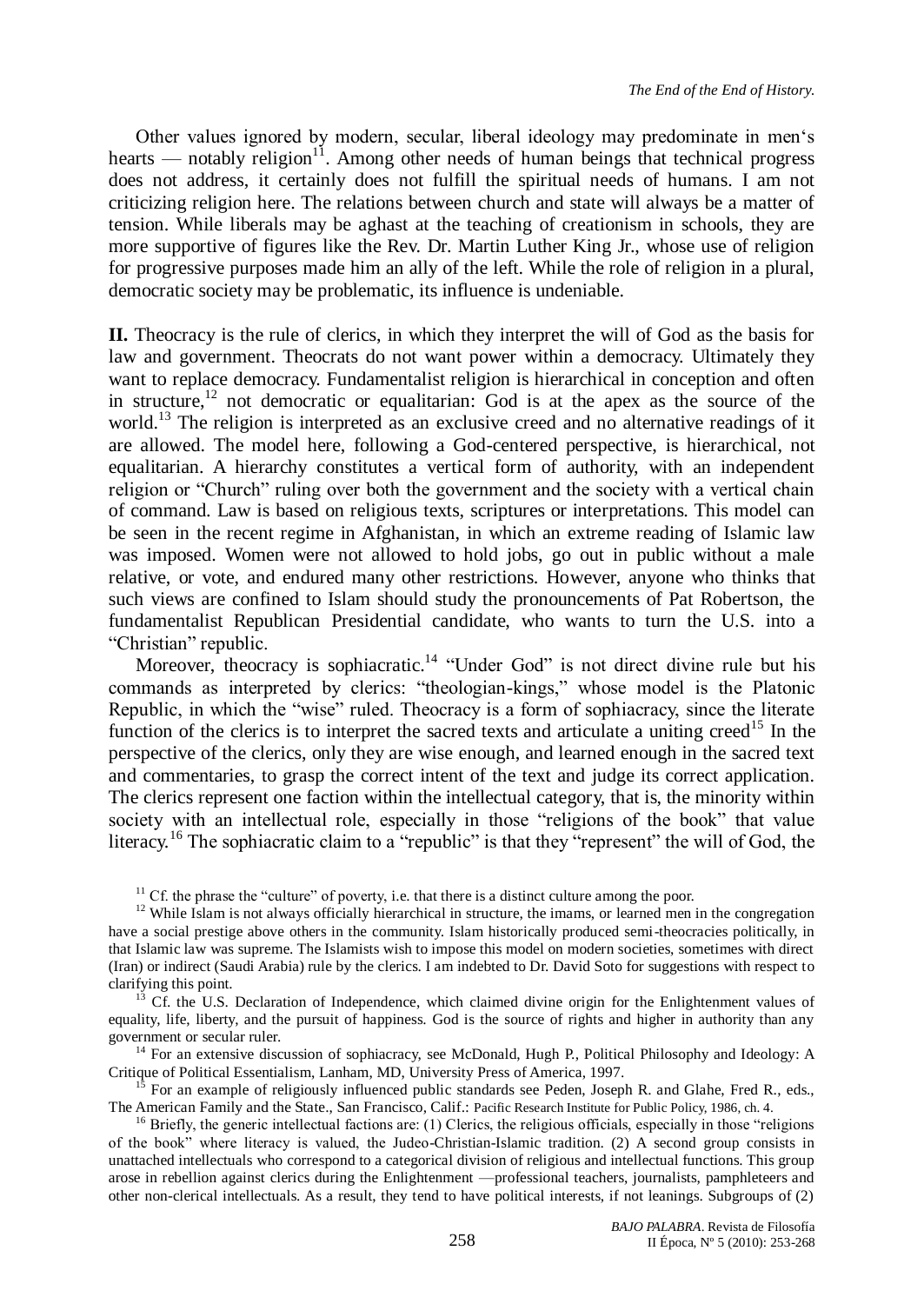#### *Hugh P. McDONALD*

general will, the "true" will of the people, of the masses or workers, and so on. To ―represent‖ someone's interests can be sophiacratic, a conceiving of the general, the identity element in all differences.<sup>17</sup> Yet "representation" without recourse is sophiacratic, rather than democratic. The crucial difference is that one need not consult to represent: representing the workers' "true interests" or "objective interests" or those of the "German" nation," the "faithful," etc., regardless of their expressed wishes. Some representational theories are a disguised form of Platonism, where the "guardians" rule for the masses, which is justified by the division of labor, degrees of intelligence and virtue, and other grounds (Plato's *Republic*). Indeed, consulting the masses might spoil the purity of the doctrine with compromise, partisan interests and other extraneous factors. There are of course times when courage and leadership have been revealed in representatives—voting for something right that may be politically costly.<sup>18</sup> And slavish representation may be a representation of evil. But the terms "republic" and "representation" should not mislead us about the true structure and processes of such regimes.

The counterargument against procedural democracy, as opposed to anti-democratic political thought, has come in two forms, from the "Machiavellians" and the school of Dahl. The Machiavellians are a group of Italian political realists who wrote at the beginning of the  $20<sup>th</sup>$  century. They argued that elites always end up ruling and that ostensive democratic revolutions disguise a "circulation of elites," with one elite replacing another.<sup>19</sup> What apparently seem to be democracies are in fact aristocracies or oligarchies. Robert Dahl has argued that there is no continuing faction that forms a majority, but that the majority is a shifting consensus. He concludes that "majorities rule" not *the* majority.<sup>20</sup> It is unclear why this constitutes a major challenge to democracy, however, since a shifting majority is still a majority and the shifts in the constitution of the winning majority from election to election may be a strength, not a weakness.

The rise of unattached intellectuals also marked the point at which higher education was freed from its function as a predominantly upper class perquisite (cf. the Brahmin caste) run by clerics, and became open to talented individuals from all classes, or those with the appropriate interests and inclinations. The "New Clerks" (roughly groups 2 and 3 above, although 3 was present in Medieval times within universities sponsored by religions, are not a fixed class based on inheritance, but a "mobile" class based on talent and interests.

These factions very roughly align with the three main problems in Kant: representing God, man and universe.

<sup>17</sup> That the subject can "represent" is a modern paradox. The Cartesian subject, the founding model of modern thought, represents external reality in the mind. Thus the will of the nation, the working class, of God, can be ―represented‖ without consultation. The denouement of this model is the intellectual as revolutionary in Lenin's ―What Is To Be Done‖ (Lenin, Vladimir Illich, *What is to be done?*, trans. by S. V. and Patricia Utechin, ed S. V. Utechin, Oxford: Clarendon Press, 1963), where intellectuals, not workers, lead the revolution which reforms subjects in accord with the "book".

<sup>18</sup> See for example, John F. Kennedy's famous Profiles in Courage.

<sup>19</sup> See Pareto, V., *The rise and fall of the elites: An application of theoretical sociology* (Totowa NJ: Bedminster Press, 1968). For an account of this school, see Burnhan, James, *The Machiavellians, Defenders of Freedom*, (New York: The John Day Co. Inc., 1943). Because of the association of a prominent member of this school with Mussolini, they are not widely studied. Burnham himself went from Trotskyite to neo-con. His political views after his Trosky period, expressed in his book (Burnham) The Managerial Revolution (Bloomington: Indiana University Press, 1960), influenced Orwell, whom I will discuss later.

<sup>20</sup> Dahl, Robert A., *A Preface to Democratic Theory*, Chicago Univ. of Chicago Press, 1956.

that may become an independent force may include technicians and certain types of educated professionals, such as lawyers. (3) The scientific and academic "estate" dependent upon research grants, universities, etc. Ancient philosophers tended to serve all three functions, but modern intellectuals tend to ally themselves with one or another.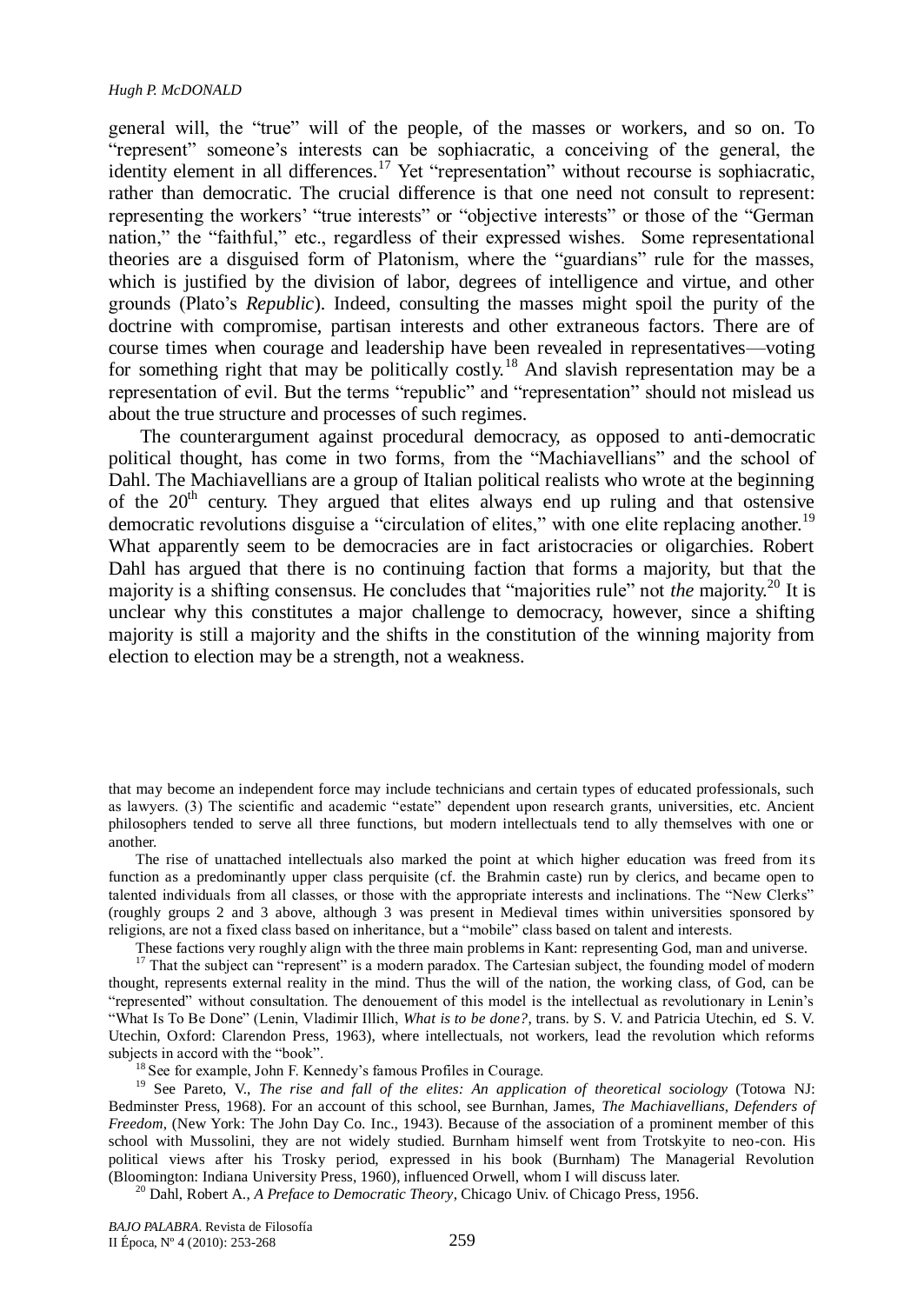Democracy means ultimate sovereignty of the majority of the people. In its representative form this means accountability—the people have recourse (elections, recall, etc.) against bad representation. Thus political representation is not incompatible with democracy. However, political representation in the form of "representing" the interests of the majority without consulting them is sophiacratic. The great American defender of democracy, John Dewey, who argued that democracy is a way of life, explicitly excluded this phony kind of "representation" from genuine democracy.<sup>21</sup> Only the majority can speak for "society," the "public," or the people. $^{22}$ 

Non-democratic "representation" (dictators, clerics, and parties) is thereby excluded. Representative and even pure democracy, as in some New England villages, in which the entire community votes on town issues, can exhibit monarchical and aristocratic elements in the form of leaders, molders of opinion, respected elders, and so on. The United States, inter alia, has a mixed constitution, based to some degree on the government of ancient Rome, in which the President is seen as comparable to a constitutional monarch, while the U.S. Supreme Court is like an aristocracy. But these and other factors are influences, not ultimate. Schumpeter spoke of "competition for leadership" or the rule of a competitive but minority political class.<sup>23</sup> However, "competition for leadership" has more to do with sophiacratic representation than democracy as such.<sup>24</sup> This emphasis seems more appropriate to a fascist "republic" than equalitarian democracy: Il Duce, Der Führer, El Caudillo and the like. Again, non-democratic forms of a "republic" can "compete" for the people's loyalty, but remain beyond its recourse. But on the other hand, if the people have recourse, no elite can rule without its approval, as the 1932 U.S. election showed. Thus the fact of elites does not mean that there can never be a democracy, although elites constitute a challenge to democracy.

**III.** The Republican Party in the U.S. misses the Cold War. One conservative columnist, William Krystol, openly stated in the nineties that conservatives lack a unifying issue with the demise of the Soviet Empire. "Anti-communism" was the unifying glue that held libertarian and traditionalist, economic and social conservatives together. He saw the danger of the conservative alliance coming apart, especially over issues like abortion, where libertarians within the (U.S.) Republican party differ significantly from social conservatives. Fortunately, a unifying issue came along just in time. The World Trade Center fiasco provided the rationale for increasing the proportion of the federal budget for defense, killing the "peace dividend." It also allowed the state security apparatus unprecedented surveillance powers. The so-called "Patriot Act" even allows access by the government to what books citizens read at the library. It also provided the chance to divert tax revenues from social programs to corporations like Halliburton, using the scare tactics of the "war on terror" as a justification.

Although the Bush administration has not made the war on terror a straightforward Christian-Islamic war, that is how it is portrayed in much of the Islamic world. The Islamic press has emphasized the unwavering and uncritical U.S. support for Israel, that it has

<sup>&</sup>lt;sup>21</sup> Dewey, John, *The Public and its Problems*, Chicago: Swallow Press, 1927 ( $1<sup>st</sup>$ . ed., 1953).

<sup>&</sup>lt;sup>22</sup> The Algerian exception that I mentioned above not withstanding. Since it was the army that intervened to prevent the results of the election being carried out, this is really military dictatorship. Nevertheless, it does present a problem for democracy, which Plato and Aristotle realized, of democracy ending in tyranny. Another example, pointed out by Dr. David Díaz Soto, is the external imposition of democracy by invasion, e.g. the U.S. in Iraq. In the latter case, the masses accepted democracy, since the majority turned out to vote in post-war elections.

<sup>23</sup> Schumpeter, Joseph, *Capitalism, Socialism and Democracy*, New York: Harper and Row, 1942, p. 269.

 $24$  G.W. Bush makes a fuss about his "leadership" especially in time of war.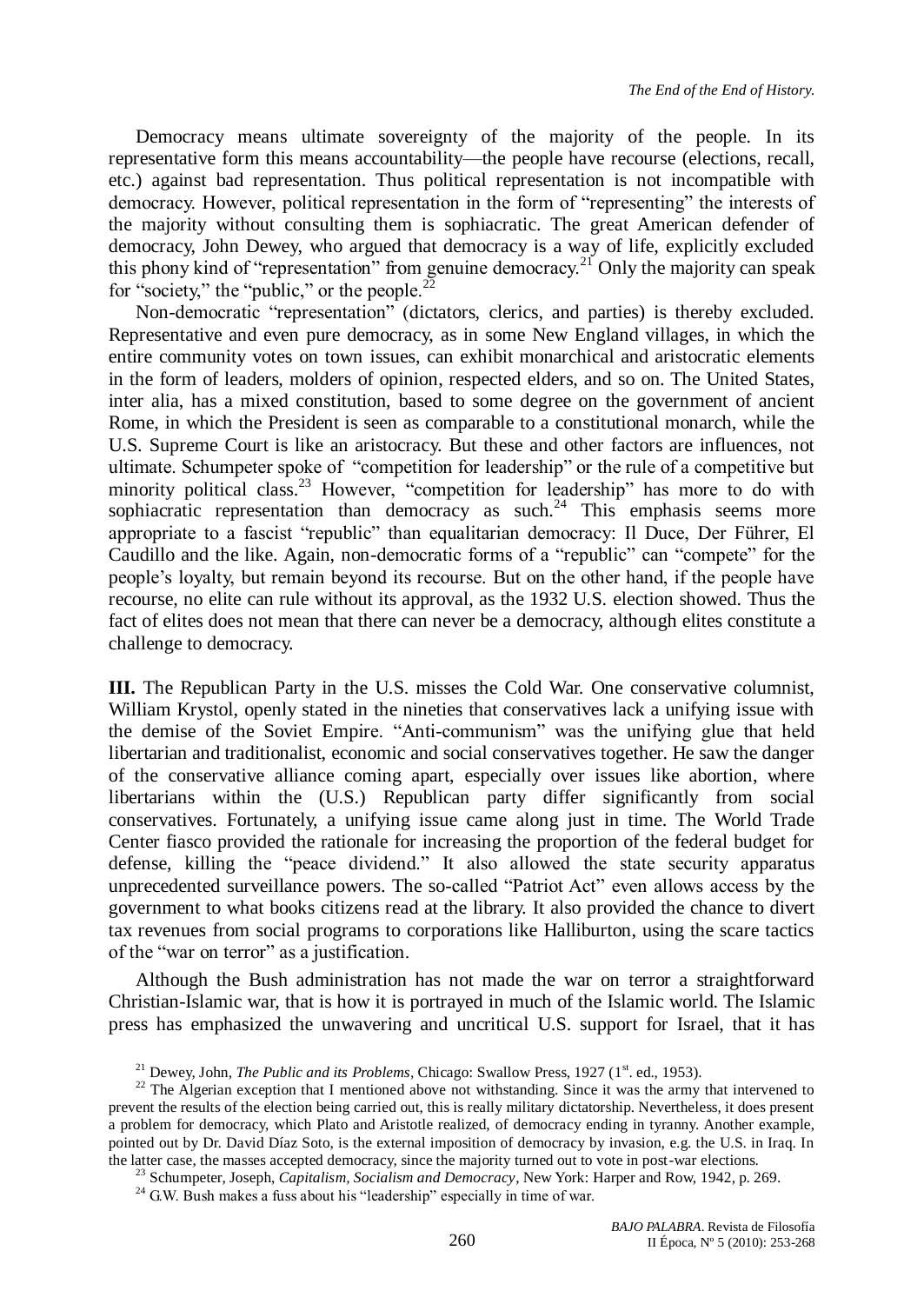### *Hugh P. McDONALD*

invaded an Islamic country, Iraq, that its troops occupy one of the holiest places in Islam, and so on. Since the Christian fundamentalists who support the Bush administration are not fond of Islam, and view it as a rival, if not a threat, the hidden message is the demonization of Islam as the satanic enemy, or at least of Islamic extremists as such.

Even the characterization of our period as the "war on terror," with the "free world" arrayed against the terrorists is a reversion to Cold War and Orwellian tactics. George Orwell was the satirist of the Cold War. In his famous novel *1984*, Orwell emphasized certain prominent features of the cold war that also characterize the "war on terror." One is a division of the world into saints and devils. Just as anti-communists regarded the Soviet Union as the "evil empire," so do apologists for the war on terror paint the "terrorists" as satanic. Al-Qaeda paints the U.S. in equally Satanic terms: "the Great Satan," to quote Khoumeni.

In the novel, "Oceania" is at war first with "Eurasia" and then with "Eastasia." Orwell was satirizing the change in the West from an alliance with the Soviet Union during World War II to its becoming the main enemy during the Cold War. Similarly, The U.S. was a *de facto* ally of Saddam Hussein's Iraq during its war with Iran in the eighties. Then this regime became the "enemy".

Orwell noted that the ideological mentality during the Cold War could be described as "doublethink." He described "doublethink" or "reality control" as "to know and not to know, to be conscious of complete truthfulness while telling carefully constructed lies, to hold simultaneously two opinions which canceled out, knowing them to be contradictory, and believing both of them, to use logic against logic, to repudiate morality while laying claim to it, to believe democracy was impossible, and that the Party was the guardian of democracy, to forget whatever it was necessary to forget, then to draw it back into memory again at the moment it was needed, and then promptly to forget it again…to even understand the word doublethink involved the use of doublethink<sup> $25$ </sup>. In other words, doublethink was essentially logical inconsistency. One is not supposed to apply standards to one's own "side" that one applies to the other "side," the "enemy." When the U.S. armed forces kill innocent civilians, it is "collateral damage." When Al-Qaeda does so, it is ―terrorism.‖ The angelic side can do no wrong; the satanic side is never right. The presence and imperial reach of the U.S. armed forces in Islamic countries is ignored, as is the U.S. invasion of a sovereign country, Iraq. The fact that Iraq just happens to have one of the largest proven oil reserves is remembered when invasion apologists argue that the war will not be costly but then immediately forgotten when it comes to justifying the war itself. Freedom is invoked as a rationale for the war, and promptly forgotten when the Constitution of Iraq discriminates against women. (Similarly, Al-Qaeda, in the name of Islam, also kills innocent civilians, including Muslims, in direct violation of the Quran and, the document they ostensibly hold sacred.<sup>26</sup> In other words both "sides" hope to profit in different ways from warfare).

The Slogans of the "Party" exhibit another form of doublethink, equating logical contraries, for example, "war is peace." Similarly, the so-called "Patriot Act" is an attack upon traditional liberties, and therefore un-patriotic, since it destroys values of freedom that can be considered foundational to the United States of America. The Bush Administration's "Save the Forest" initiative allowed lumber companies to finally get their hands on trees that had previously been protected. Karl Rove, a key Bush advisor, has proven a master of

<sup>25</sup> Orwell, Georges, *1984*, New York: Signet/ New American Library, 1961 ed. pp. 32-33.

<sup>26</sup> *Qur'an* 60:8; *Saheeh Muslim* #1744; *Saheeh Al-Buchari* #6871 and 3015.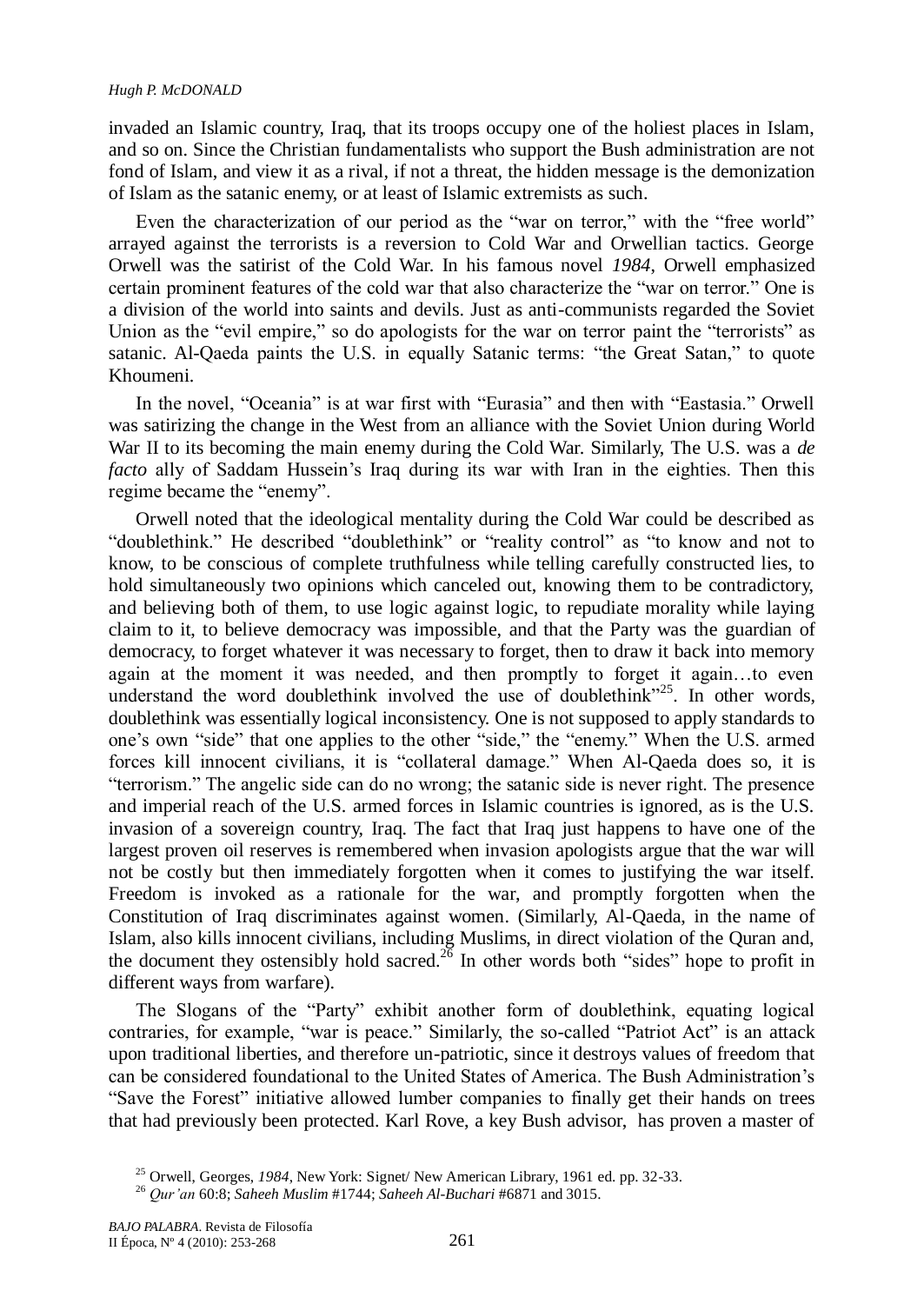this technique as well as misinformation in general.<sup>27</sup> Some in the Administration still insisted during the 2004 presidential campaign that Iraq had weapons of mass destruction (Rice, Rumsfeld), that it is allied with the terrorists, and that it is somehow connected with the World Trade Center bombing. Credulous voters went to the polls believing this " $n$ rolefeed." $^{28}$ 

Applying consistent standards would be "thoughtcrime," which Orwell characterizes as the "only crime." Thoughtcrime consists in any deviation from orthodoxy. "Crimestop" was the habit of stopping short just before "thoughtcrime." "It includes the power of not grasping analogies, of failing to perceive logical errors, or misunderstanding the simplest arguments if they are inimical to 'Ingsoc' (the official ideology of the "Party" in 1984), and of being bored or repelled by any train of thought which is capable of leading in a heretical direction.<sup>29</sup> These terms are not simply satiric; they describe certain patterns of thought and speech in our age.<sup>30</sup> Similarly, the thought that we may be installing a regime in Iraq that resembles that in Iran, with religious figures holding the ultimate power, is never mentioned by the Administration.

Orwell also believed that much of the Cold War was a phony war deliberately contrived to keep the Party in power. By continually stressing the "war on terror," the "Party" can continue to create a war mentality, and thereby justify its policies. The stress by the Bush Administration on possible terrorist acts, complete with color-coded "danger" levels, keeps the population at a state of constant alert. Since the war in Afghanistan seemed in the early part of the decade to be winding down and might no longer provide the level of threat needed to keep the masses cowed and supportive, the Iraq invasion had as a bonus the continuation of war fever. Saddam Hussein, despite his many faults, was no friend to Al-Qaeda, and indeed was considered too secular by them. Nor was he a threat to the U.S. The war was begun with phony premises and need never have been fought.

Orwell believed that early (democratic) socialists had forgotten the Church as institution of power. Socialists believed that what is not hereditary could not be permanent. But the Church was united across the centuries by a unifying creed, a model for the totalitarian Party in 1984, united by fanatic belief in a common ideology.<sup>31</sup> Orwell argued that equalitarian socialism had been replaced by a trend towards hierarchical organization. Now we have slipped back into an age of religiously inspired warfare in which religious creeds

 $27$  A web site service was created during the election to chronicle and correct these Orwellian distortions by the administration, the "Daily Mislead".

<sup>28</sup> The term "prolefeed" is from 1984. Compare the "totalitarian personality" described by Erich Fromm in his book *Escape from Freedom* (New York: Avon, 1941/1970). <sup>29</sup> Orwell, 1984, *op. cit.*, p. 175.

<sup>30</sup> Thus his book is not simply a critique of totalitarianism, much less the Soviet Union, since Orwell thought that both sides in the Cold War used similar tactics, including propaganda. This is indicated by the fact that the plot of the novel takes place in England, not the U.S.S.R. Moreover, he believed that totalitarian ideas had taken root among intellectuals "everywhere." I mention this in response to Dr. Díaz Soto's point that "Some interpreters and critics of Orwell have said that the *real and only* targets of Orwell's satire were the Communist party and the Soviet government, and that he was a disabused ex-leftist converted into a conservatist, and supportive of U.S.'s cold war politics." On the contrary, he was also targeting right-wing totalitarianism and totalitarian tendencies everywhere. For Orwell's comments on 1984, including this one, see *In Front of Your Nose: The Collected Essays, Journalism and Letters of George Orwell*, Vol. IV, 1945-1950, ed. Sonia Orwell and Ian Angus, NY: Harcourt, Brace, Jovanovich, 1968.

 $31$  Orwell believed that many Stalinists were drawn from the "new clerics," that is, unattached intellectuals. Stalin started out as a candidate for priesthood in the Orthodox Church. Be this as it may, it should always be kept in mind that any intellectual faction could form the basis for an intellectual-sophiacratic regime based on an exclusive set of values.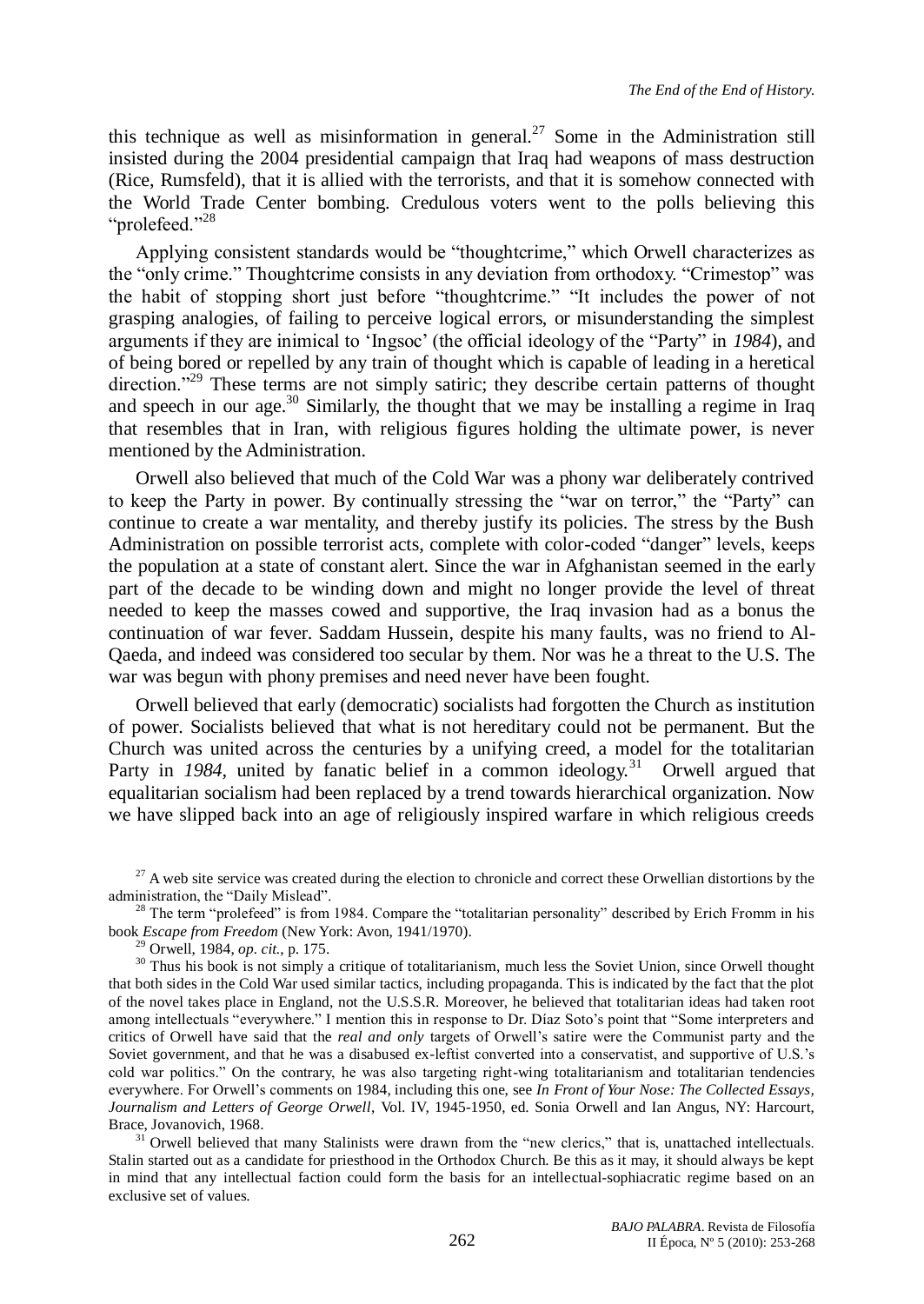are again being used to define the parameters of belief and to set national policies. If progressives buy into these policies, progressive causes will receive an unprecedented de facto setback.

Mr. Bush stated during the election debates that "freedom is on the march." But a libertarian outcome is unlikely in Iraq. The overwhelming majority of Iraqis are Shiite Muslims, who support their clerics as unofficial leaders in society. A more likely outcome is a moderate theocracy, modeled on Iran with the use of Islamic religious law as the standard for public law. This outcome will only fuel the new cold war between fundamentalists of different religions. Progressives and democrats will find themselves caught in the middle between two unpalatable fundamentalist alternatives: Sharia or The Pentateuch.

One danger is falling into the trap and treating the phony war seriously. If progressives make such issues their own, they will have unwittingly adopted the conservativefundamentalist agenda. This would be a serious mistake, one that indeed the U.S. Democratic Party made in 2004. Their candidate was "Bush light," since he did not seriously question the war as a whole. Nor did he propose to withdraw from Iraq quickly. Although it may take longer, the best strategy is the truth: to "stay on message" that this is a phony war, with the underlying motive not of liberating Iraq, but of having a friendly face in the presidential palace of a country that has one of the world's largest reserves of petroleum. Have we forgotten the obvious? That  $W^{33}$  is an oilman and that the Saudis bailed out his company, when it faced bankruptcy? The "insurgency" will eventually catch up to the lack of planning by the administration during the invasion. The adminstration knew that a draft would be politically unpopular and invaded with too few troops to police the country adequately. Despite the attempt of the administration to hide the body bags, the casualties eventually gave all but the most fanatic second thoughts about this phony war. It was phony as it was fought under phony pretenses against a virtually prostrate regime.<sup>34</sup> It is phony in the implicit message it sends about a war against Islam. Above all, it is phony in the attempt to create a world of false alternatives: U.S. imperialism or the spread of terror.

Many commentators have noted that the U.S. invasion has had the opposite effect: it has increased recruitment by "extremist" Islamic groups. It has increased, in other words, the perception that this is a religious war. To continue in this light is to feed Islamic fundamentalism and thus to *create* a new "cold war" between fundamentalisms. The war enhances the anti-democratic forces within Islam, including theocracy. It also increases the influence of fundamentalists in the U.S. A nightmare scenario: the future as Bible toting Christians at war with Taliban-like regimes. Public schools in the U.S. with school prayers, dress codes, "creationist" science and "abstinence" sexual education. Abortion outlawed. Gays in the closet and women in the home. A return to the stultifying and plastic society of the fifties. Or worse, a return to the Reformation era and the atrocities of religious wars.

The whole legacy of the Bush Administration is like a nightmare from which, unfortunately, we will not wake up. Debating the rights and wrongs of the war on terror has the feel of theater of the absurd, since in a sane world, these events would never have happened. It is difficult to take the issues it raises seriously since the entire "war on terror" is phony: it was created *ex nihilo* to justify a real war for oil. Indeed, we can imagine an alternate history of peace in the last 8 years in which the U.S. slowly withdrew all its troops

 $32$  I kidnapped this phrase from the Republican playbook. Bush's advisors urged him to "stay on message," that is, don't get caught up in another political perspective, or issues from within the other perspective.

<sup>(</sup>George) W. (Bush).

<sup>&</sup>lt;sup>34</sup> Although the war is ostensibly over, following Obama's declaration to such effect on early 2009, the conflicts on the area are certainly still going on.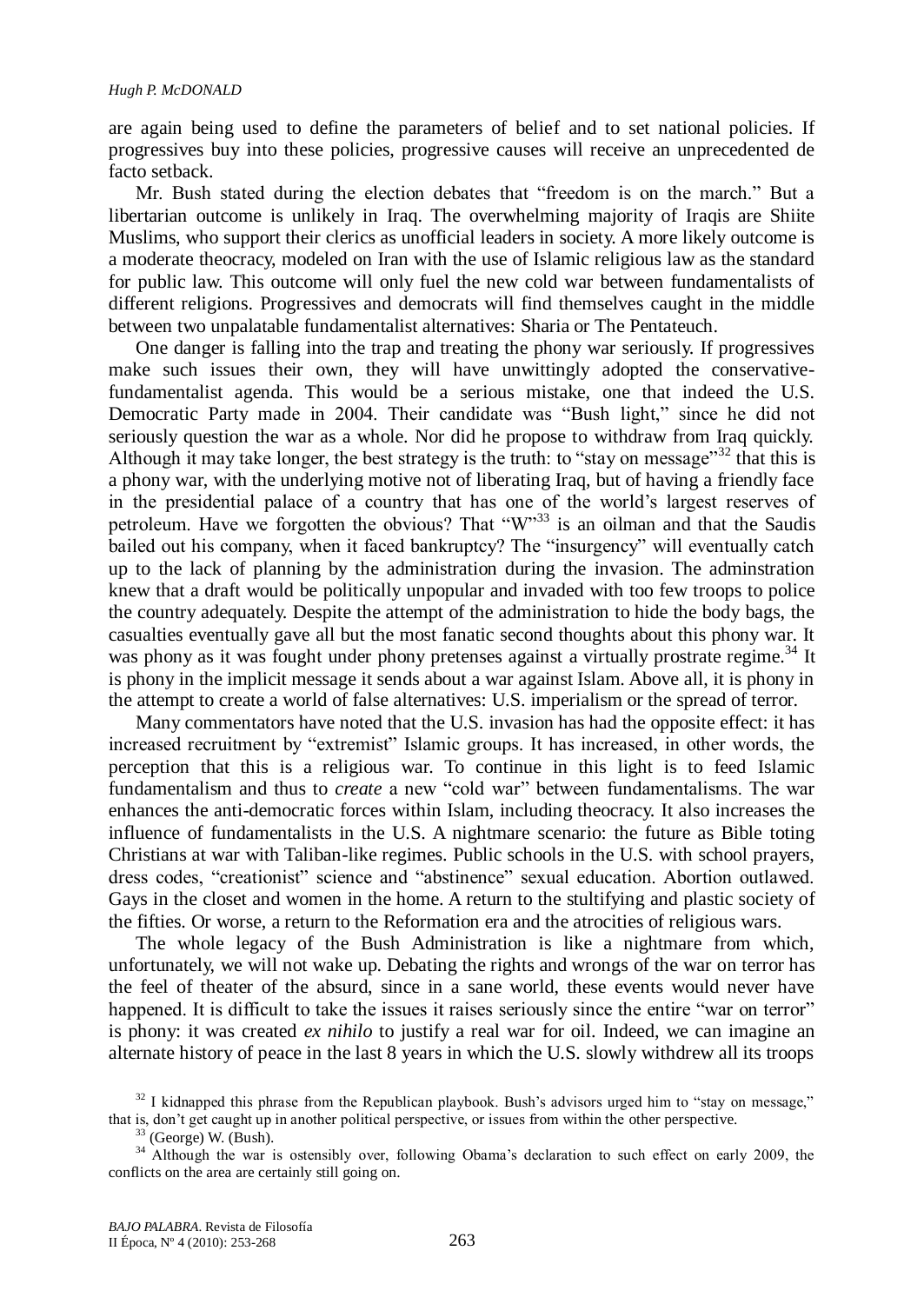from the Middle East, denying "militant" Islam its ostensive issue. In this scenario, the US would not have expanded militarily, but contracted. The "Patriot Act" would not have been required, nor the surveillance state that is now in place. The "peace dividend" would have been realized, allowing for more spending on desperately needed alternative energy and education. The key to this alternative, in which there would have been no new "cold war." would be the development of alternative fuels. In other words, if Al Gore had been certified —since he did indeed receive the majority—the war over control of oil would never have taken place, and the developed world would be moving toward a sustainable future.

If we are to avoid such a nightmare, we must keep alive an alternative version of reality, an alternative philosophy. One way is to take a page from the "Bushwhackers" and emphasize values. For all their talk of values, they wouldn't know a value if one came up and bit them in the *hone.*<sup>35</sup> With their misinformation campaign about the war, it is obvious that they do not believe in the value of truth. Science is under attack by an administration sucking up to fundamentalists and their preposterous views on evolution and biology (―creationism‖). Bush packed a commission to investigate Global Warming with political allies. Even they had to concede the role of human-caused emissions in increasing Global Warming.<sup>36</sup> The report found that global warming was already causing draught, damaging farms and changing migration patterns. But the administration continued its denial of the role of carbon-based fuels in the increase despite overwhelming evidence.

The conservatives do not really believe in the value of charity: the much-maligned "welfare state" and the "war on poverty" took religious virtues like charity much more seriously than the conservatives do. Again, we may also ask: Is a belief in charity, and that "all are equal in the eyes of God," reconcilable with a corporate culture in which executives earn a salary as much as 450 times what the average worker earns?<sup>37</sup> Are naked greed and blind self-interest reconcilable with the Sermon on the Mount? Are tax cuts for the richest at the expense of the poorest? If the conservatives are so much "pro-life," as they profess to be on the issue of abortion, how can they possibly be in favor of a war in which both civilians and soldiers have died needlessly for control of oil? Or, the Bush administration's ―relaxation‖ of pollution controls, originally designed to save lives? If they are for the "liberty" of gun owners, why not the liberty to read books without "Big Brother" looking over your shoulder? Is gay-bashing actually "loving your neighbor?" Is the war "turning the other cheek"? Similarly, social conservatives claim to be "pro-life", but they ignore, downplay or try to justify killing innocent civilians as "collateral damage."

Such issues constitute the "internal contradictions" of the conservative movement, which has tried to reconcile libertarian values of freedom with the non-libertarian "values" of hierarchical religious fundamentalism. These internal contradictions span irreconcilable opposites, like ostensive ―freedom‖ from state interference with actual policies designed to curtail or eliminate freedom, including interference with a woman's right to choose, an increase in public and private surveillance, unconstitutional imposition of religious strictures, sexual restrictions, and an increase in corporate power over employees and communities. Some corporations monitor employee use of computers; Others, notably *Wal-Mart*, often take over the local economy, forcing small firms out of business. Almost all

<sup>&</sup>lt;sup>35</sup> For those not familiar: "Bushwhackers" means the Bush administration; *hone* is Gaelic for *ass*.

<sup>&</sup>lt;sup>36</sup> See Revkin, Andrew C., and Seelye, Katherine Q., "Panel Tells Bush Global Warming is Getting Worse: President Sought Report on Issue After Rejecting World Pact," New York Times, June 2001.

<sup>&</sup>lt;sup>37</sup> Conservatives are also distorting both the future danger to the Social Security system and the feasibility of the "privatization" alternative. Imagine if young people lose all their money in the stock market: how will they live once they retire? Social Security was set up after the Great Crash of 1929 precisely to help those who were destitute due to the Crash.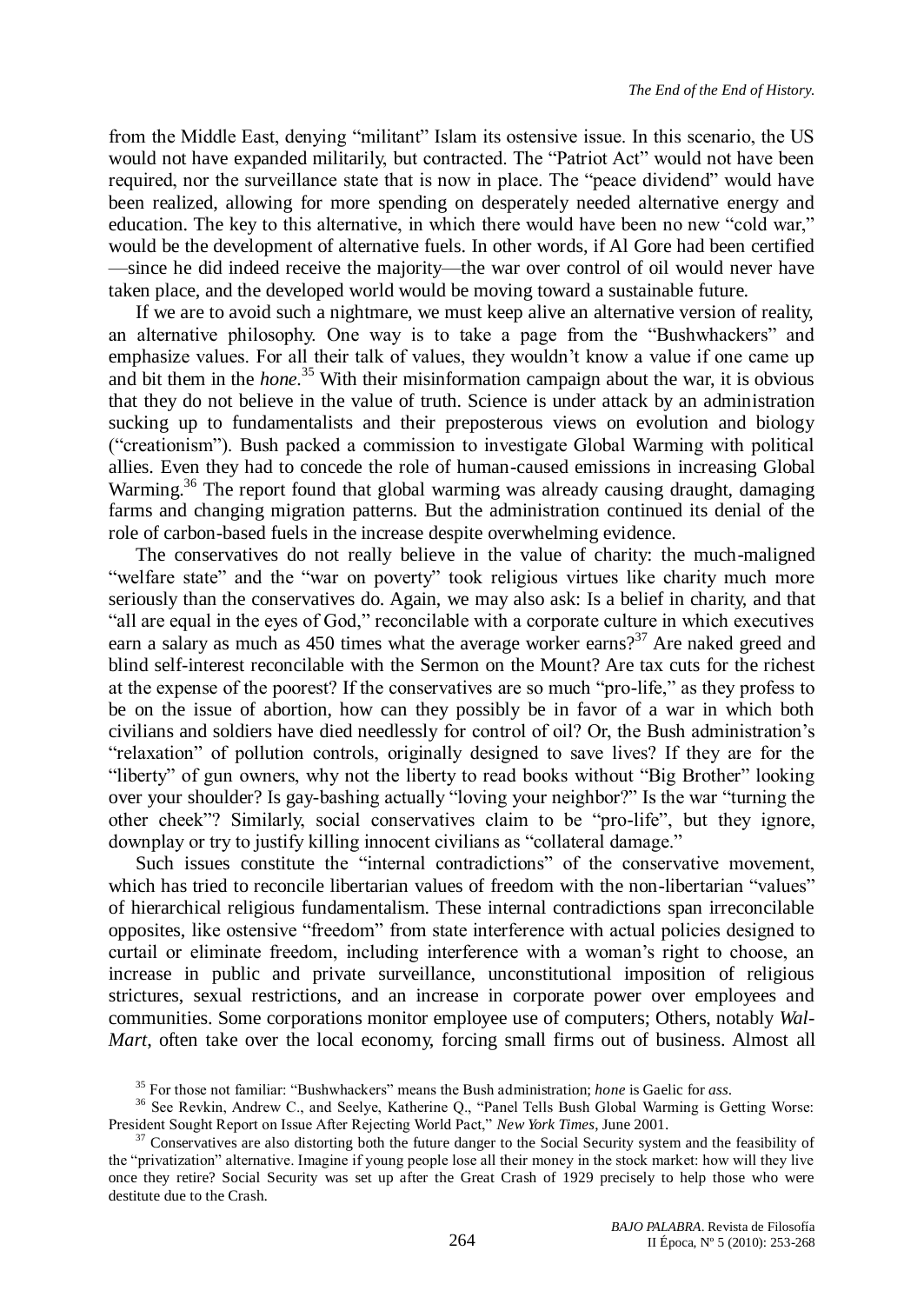contribute funds towards selected political candidates in corporate financing of elections. The hierarchical model of the corporation is even suggested as a cure for mismanagement in government, which some preach should be "run like a business," despite corporate scandals (Enron, Tyco) and failures: most evidently, that of the banks in 2008 that unleashed the present global crisis; here we may see a good example of conservative "doublethink." Indeed, without the government to bail them out, the economy would be in even worse shape.

It is progressives who take moral values like non-violence and helping those in need seriously. It is progressives who wish to extend moral values, in the form of moral consideration, to larger groups of people: minorities and women, gays; and even beyond, to animals and the environment. Progressives should emphasize again and again that the war was misconceived, misrepresented and immoral. It is the warmongers who are immoral, who in practice do not believe in "moral values," both by lying to the American public about weapons of mass destruction, the connection of Saddam Hussein to Al-Qaeda, etc.; and also by supporting the killing of civilians and soldiers alike to make a grab for the oil fields. Bush's own cabinet secretary spilled the beans on the administration's planning for the Iraq war well before  $9/11/01$ .<sup>38</sup> If these points are stressed often enough, even truebelieving fundamentalists may realize the immorality of their "leaders."

It should be kept in mind that where progressives have stressed liberty issues, they have won elections. An example is the election of progressive governor L. Douglas Wilder of Virginia, whose campaign emphasized the dangers of the surveillance society in the context of the abortion debate (He campaigned on the pro-choice slogan, "keep the government out of the bedroom.‖) In other words, parents, not the government, should decide whether to have children or not. As of now, the fundamentalists are in the minority, at least in the United States, and many economic conservatives are uneasy about their alliance with antiabortion, anti-Darwin social conservatives. Pat Robinson did quite poorly in the Republican primaries, even in the area of the southern United States informally known as the "Bible" Belt".

**IV.** The ethical dimension of the coming age of religious warfare involves the question: ―Why be moral?‖; that is: why is killing innocent people wrong? The moral question is, why should religious fanatics be subject to moral duties and respect the intrinsic value of innocent persons? Killing in the name of an exclusive religious creed is based on belief that one religion is the true one. Thus it involves the particularity of a religious culture, i.e. one kind of cultural relativism, viz. that religious belief is higher than human rights, or exempt from human rights, based on divine command.<sup>39</sup> Other examples of cultures that have claimed exemption from universal human rights are the in the Sudan, where one tribe has traditionally enslaved another, in the claim of "Asian values" in China, despite the Marxist inspiration for the Communist government there, in the use of female genital mutilation in some African cultures, and in the treatment of women in Afghanistan. Why should those in

<sup>&</sup>lt;sup>38</sup> Former Treasury Secretary Paul O'Neill told the news program "60 Minutes" that regime change in Iraq was the main topic at the very first meeting of Bush's National Security Council–a full eight months before 9/11. O'Neill said, "It was all about finding a way to do it. That was the tone of it. The president saying 'Go find me a way to do this'." O'Neill subsequently authored a book documenting these allegations. (I am indebted to the "Daily Mislead" on these points, as well as accounts in the New York Times.)

Again, I have to answer to the comments of Dr. Díaz <sup>Soto</sup>, who reads this as absolutism, not relativism, since such fanatics believe they have a right to follow their religion without regard to rights recognized world-wide. But this relativizes human rights and thereby the religion involved. Human rights are regarded as a product of Western culture, which does not extend to other cultures, which have their own rules. We may infer that the other cultures regard it as legitimate to follow their own cultural rules.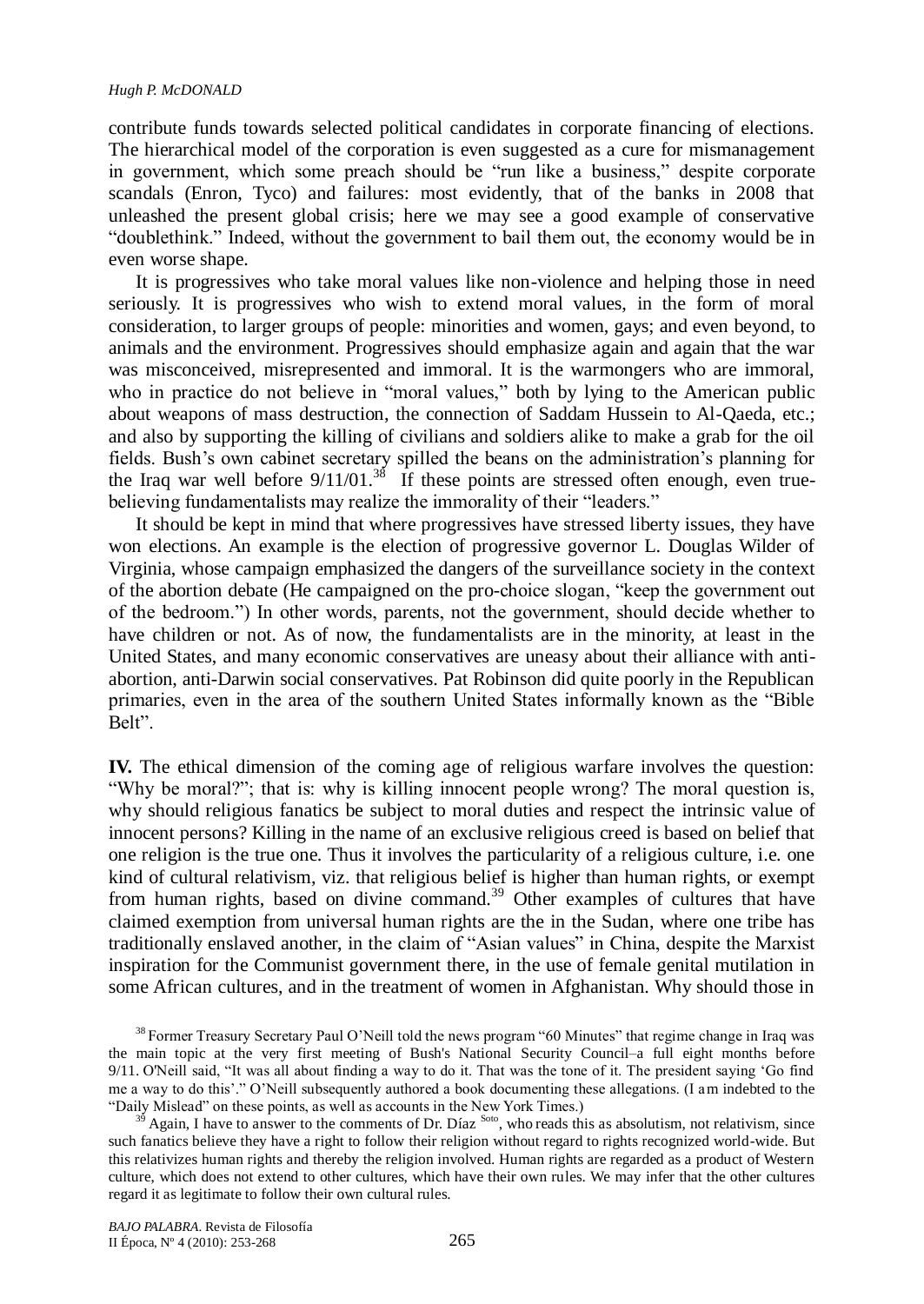other cultures pay attention to values identified with the West, viz. human rights? However, in the context of our age, the issue is religiously justified violence, whether a jihad, the Inquisition, "God-given" land, and any other claims based on exclusive creeds. There are not simply theoretical issues at stake in the debate over ethical relativism, but practical ones as well.

One answer is practical, and it derives from the philosophy of non-violence articulated by Mahatma Gandhi and Rev. Dr. Martin Luther King Jr.<sup>40</sup> King argued that violence begets violence and initiates a cycle of revenge that can only end in a downward spiral, as in the self-destruction of Lebanon in the eighties. In the Middle Ages, at the end of the Crusades, and despite all the blood that was spilled during them, the outcome was a situation in which little had changed from the beginning to the final outcome. Despite a brief "Kingdom of Jerusalem" established by the knights, the "Holy Land" ultimately reverted to Islamic rule. All the blood spilt was useless judged by the standard of achieving Christian control. The same outcome is likely in any attempt to impose democracy at the point of the sword.

A second answer is that killing people in the name of religion is morally hypocritical. All religions would agree with the commandment, "Thou shalt not kill." Although many exempt war, they at least frown upon killing innocent people. Moreover, they claim universality for such commandments within the faithful, and some project that at a future point the entire world will believe in their creed. That is, such religions implicitly believe in the universality of their truth and their ethic. If killing innocent civilians is wrong, how can religion be used to justify it?

On the question of values, we can turn tables and ask: Why we should be tolerant of intolerant cultures and religions at all? Religious fanatics expect toleration, but do not extend it to others, such as gays. We may remember here the murder of the Dutch filmmaker Theo van Gogh by a fanatic Muslim, who was enraged at his documentary about the mistreatment of Dutch Islamic women. The murderer, Muhammed Bouyeri stated "that armed jihad was the only option of Muslims in the Netherlands and that democracy was always a violation of Islam because laws cannot be produced by humans but only by Allah."<sup>41</sup> But why should minority religions have a right to expect such tolerance? It can only be if tolerance is a universal value that all cultures and religions should respect and practice. But then cultural/religious relativism has at least one exception. Do we have a duty to respect the rights of others? It is hard to see how we can claim that others have a right and deny that we have a duty to respect such a right. Rights entail duties from others to respect the exercise of such rights, or they are sham rights.

The issue is whether human rights are simply a posit of Western culture or universal. Since, whatever their origin, human rights have been recognized by all members of the United Nations, which has formulated the "United Nations Declaration of Human Rights," rights are regarded as universal. To the argument that "rights" are a term of Western origin, progressives can reply that "gravity" is also a concept of Western origin. But the force of gravity is not limited to the West, as anyone in the world can prove to herself. The origin of a concept is not a limitation on its universality. Regarding normative concepts in particular, the lack of any instance of such rights is no argument against their universal validity:

<sup>&</sup>lt;sup>40</sup> King, M.L., "Letter from a Birmingham Jail," reprinted in Estey, G. and Hunter, D., eds., Nonviolence: A Reader in the Ethics of Action, Waltham: Xerox College Publications, 1971. See also the article by Gandhi. <sup>41</sup><sup>a</sup>Media Silence on Van Gogh Killer's Islam Views." NIS News. 2007-11-05. [http://www.nisnews.nl/public/110507\\_1.htm.](http://www.nisnews.nl/public/110507_1.htm)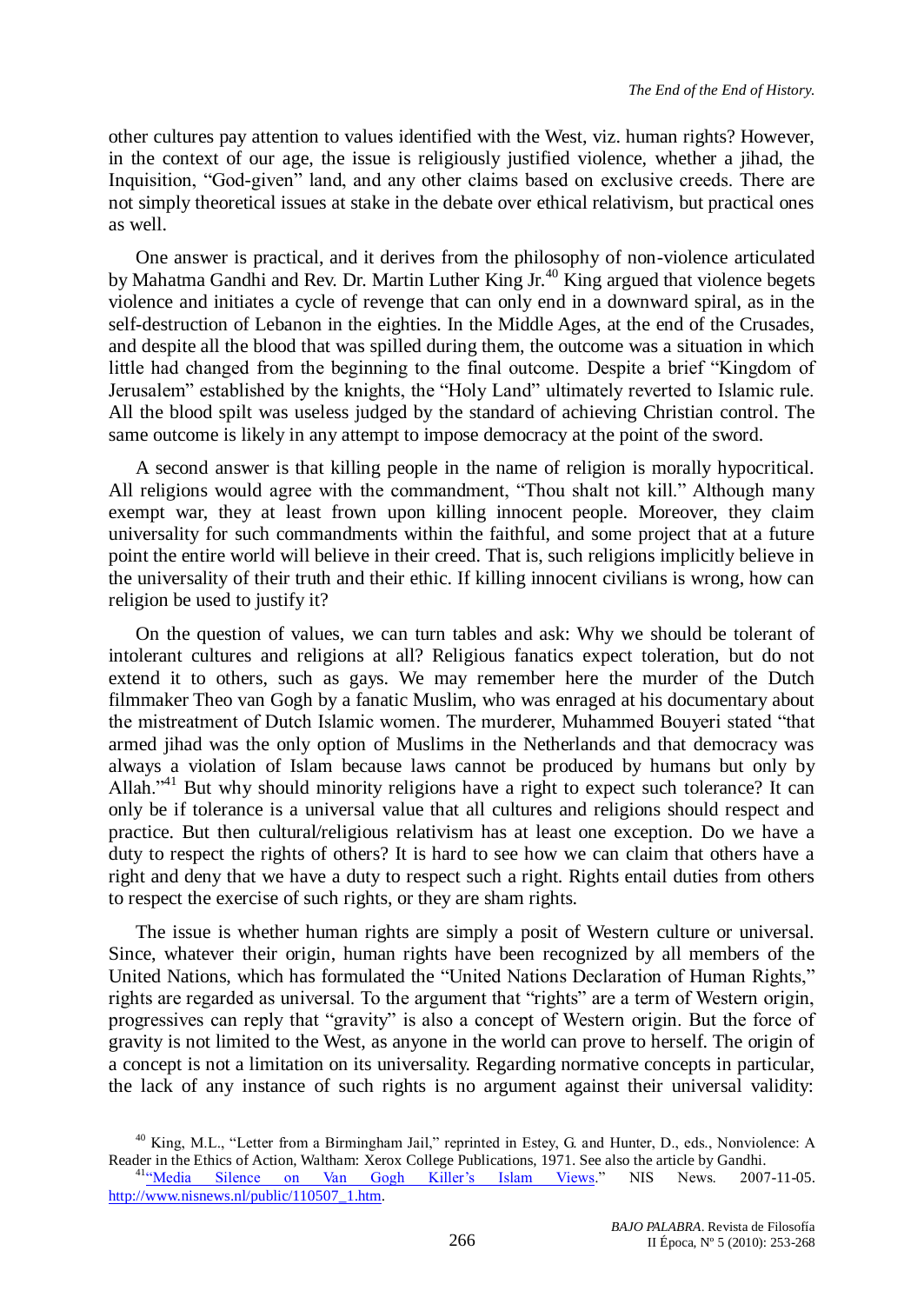modern rights theorists have argued that rights are moral rights. They are valid as obligations regardless of whether individuals or governments honor them $42$ .

Another way of approaching these issues is what is called the "universality" of obligations and values in the face of jihad or crusades, whether Islamic, Christian, or any other religion. Progressives implicitly believe in the universality of some values, e.g. equality. The question is whether the value of persons is universal and inviolable. The answer of Kant would be that murder is simply wrong, for it cannot be consistently willed

**V.** Since democratic values are under assault, a response to fundamentalists concerning the issue of values is needed. It should be pointed out that fundamentalists are hostile to democracy precisely as a frustrated minority. Fundamentalists are also hostile to tolerance, freedom and other Enlightenment values. Conservatives in general do not believe that "all men are created equal.<sup>7</sup> They do not want a society of equals, but a hierarchy, in which authority comes from the top. They do not believe in the entire project of a science without bias, based solely on the value of truth. They are intellectually and sexually repressive. In other words, fundamentalists suppress all freedom in the name of an exclusive set of religious beliefs, an exclusive "truth" that would exclude any other truth. All values are subordinated to religious values, leaving no room for valid science, expressive art, free intellectual life, autonomous personal life, and many other hard-won values of the modern world. Fundamentalists would start a war over science: "creationism" vs. evolution.<sup>43</sup> That war is as much a metaphysical as a physical war, since it is over the shape of the reality of

 $42$  A more nuanced view is possible here, substituting the generality of a rule for absolute inviolability. We may claim that there are exceptions to the rule against killing other humans for situations such as self-defense, defensive war and even capital punishment, and still uphold the rule. The rule holds normally or in general, but there are legitimate exceptions.

<sup>43</sup> A Catholic priest was said to have proposed the "Big Bang" theory of the universe in the hope that it could be reconciled with "intelligent design." The thesis of the creation of the universe is not impossible, although there is no evidence at present to support it (cf. Stephen Hawking, Stephen, A Brief History of Time, From the Big Bang to Black Holes, (New York, Bantam, 1998) which argues against such an absolute beginning; Ernest

Sternglass, Before the Big Bang, The Origins of the Universe and the Nature of Matter, (London and New York: Four Walls Eight Windows, 1997/2001), which examines the period before the Big Bang from a naturalistic standpoint; and Suavé, Vincent, "Is the Big Bang Cosmology good science or rather creation "science" par excellence?" (paper presented at the 75th annual meeting of the American Association of the Advancement of Science (AAAS), Pacific Division, San Francisco State Univ., June 20-24, 1994.) However, the thesis of Biblical inerrancy and a literal reading of Genesis is simply preposterous in view of all the evidence for a much older Universe.

―Creationism,‖ if it is taught at all, should be confined to private religious education or to philosophy classes. It has no place in the science curriculum. All the evidence in biology, geology, physics, chemistry, botany, anthropology and every other historical science is against it. According to Bishop Usher, who carefully tabulated dates in the Bible, the world was created in 4004 B.C. (See Barnes, H.E., An Intellectual and Cultural History of the Western World, NY: Dover, 1937/1965, Vol. 3, on Usher.) However, dinosaur bones are much older. So are the overwhelming majority of animal and plant species. Humans originated at least 100,000 years ago. Geologists have pegged the age of the earth at 5 billion years. Paleontologists use carbon dating to date fossils and chemists to date anything containing carbon. These methods reveal a much older earth and the rise of life. Given the speed of light, some light from distant stars and galaxies has taken far more than 6000 years to reach us. As far as cosmology goes, the date of the universe is approximately 13 billion years. In other words: all the evidence, from every science, all of which is mutually reinforcing, is against "creationism." (I am indebted to the late Prof. Steven J. Gould on the last point, that the scientific evidence is mutually reinforcing).

The latter is not a rival theory in any scientific sense and teaching that it is, is not only anti-scientific, but subverts the whole value of education, which includes training young minds to think critically and to expand their knowledge. Education should not be religious indoctrination. This is a point on which progressives should never yield. To compromise would be to sabotage the value of knowledge and destroy the values instilled by education.

Is this to make an absolute of science? But science is a self correcting enterprise in which older theories (Newton) are sometimes replaced by newer, superior ones (Einstein's relativity). Science must earn its authority.